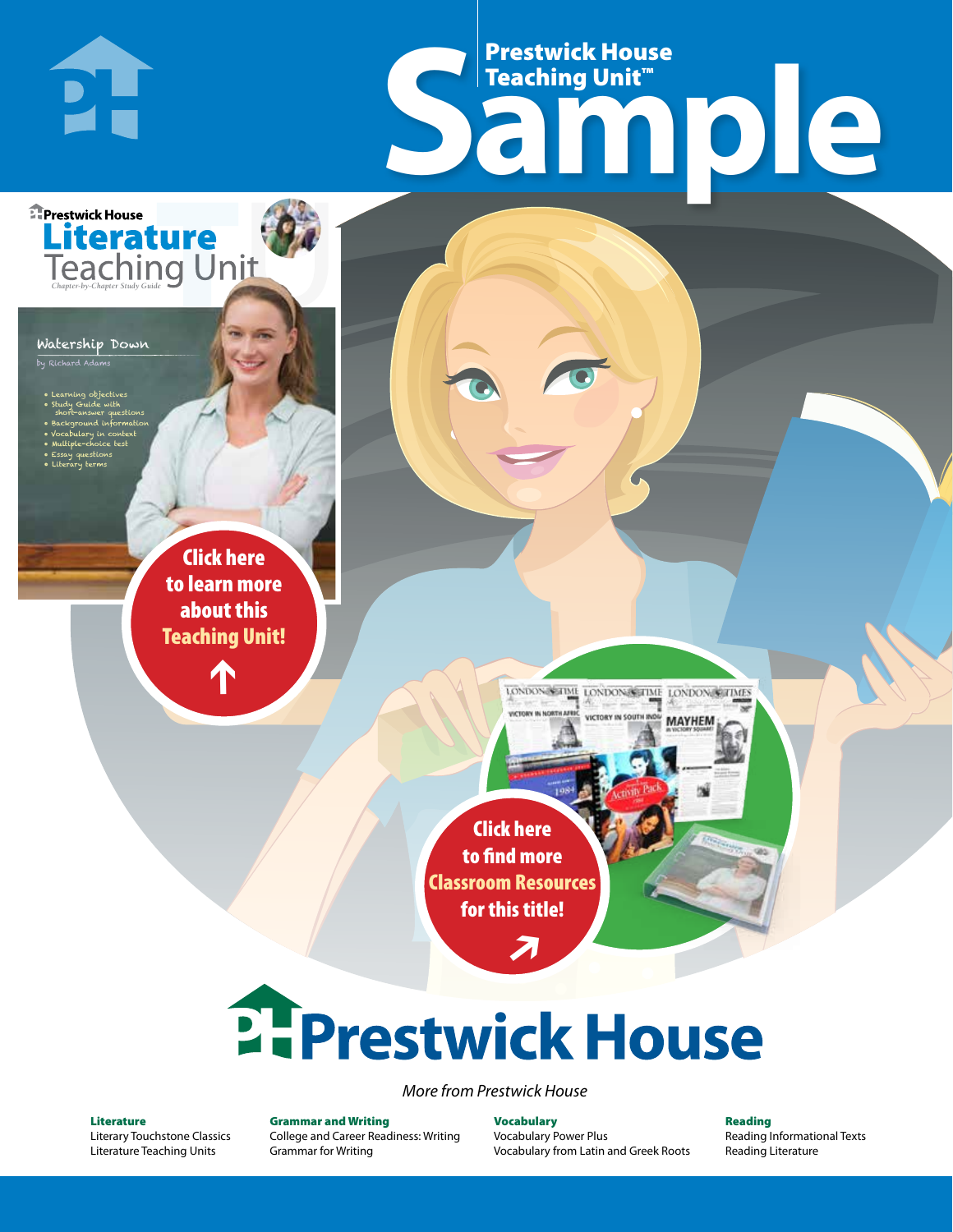

### by Richard Adams

- Learning objectives
- Study Guide with short-answer questions
	- Background information
		- Vocabulary in context
			- Multiple-choice test
				- Essay questions
				- Literary terms

## **EFPrestwick House**

**P.O. Box 658, Clayton, DE 19938 www.prestwickhouse.com 800.932.4593**

**ISBN: 978-1-58049-413-7**

**Copyright ©2002 by Prestwick House Inc.**

**All rights reserved. No portion may be reproduced without permission in writing from the publisher.** 

**Item No: 301212**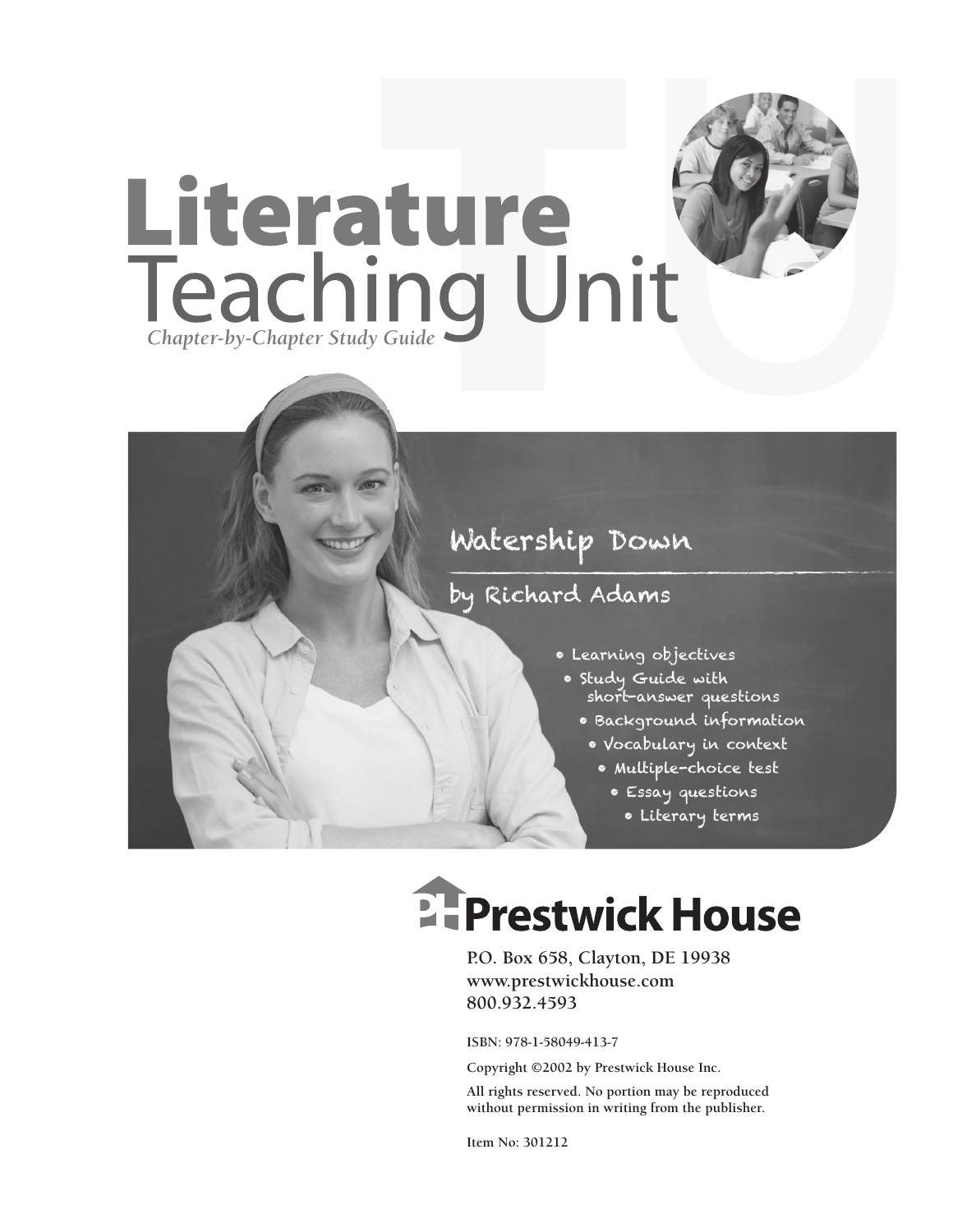#### **Notes**

At first, students may resist the idea of reading a 500-page book about rabbits, but this story is worth the effort. Richard Adams' allegorical animal fantasy, written in 1972, is a fast-paced adventure story full of suspense and heart-warming characters. Students who overcome their initial reluctance will discover a fascinating culture and society made up of rabbits who are struggling to survive in a world where their natural habitat is steadily decreasing through the intrusion of mankind. Adams creates a believable anthropomorphic society of rabbits complete with a rabbit language (Lapine) and a rabbit mythology. Many critics believe this story is also allegorical, so students should be encouraged to look for a deeper meaning when they read about the political and social differences between the warrens.

All references come from the Avon Books edition of *Watership Down,* copyright 1972.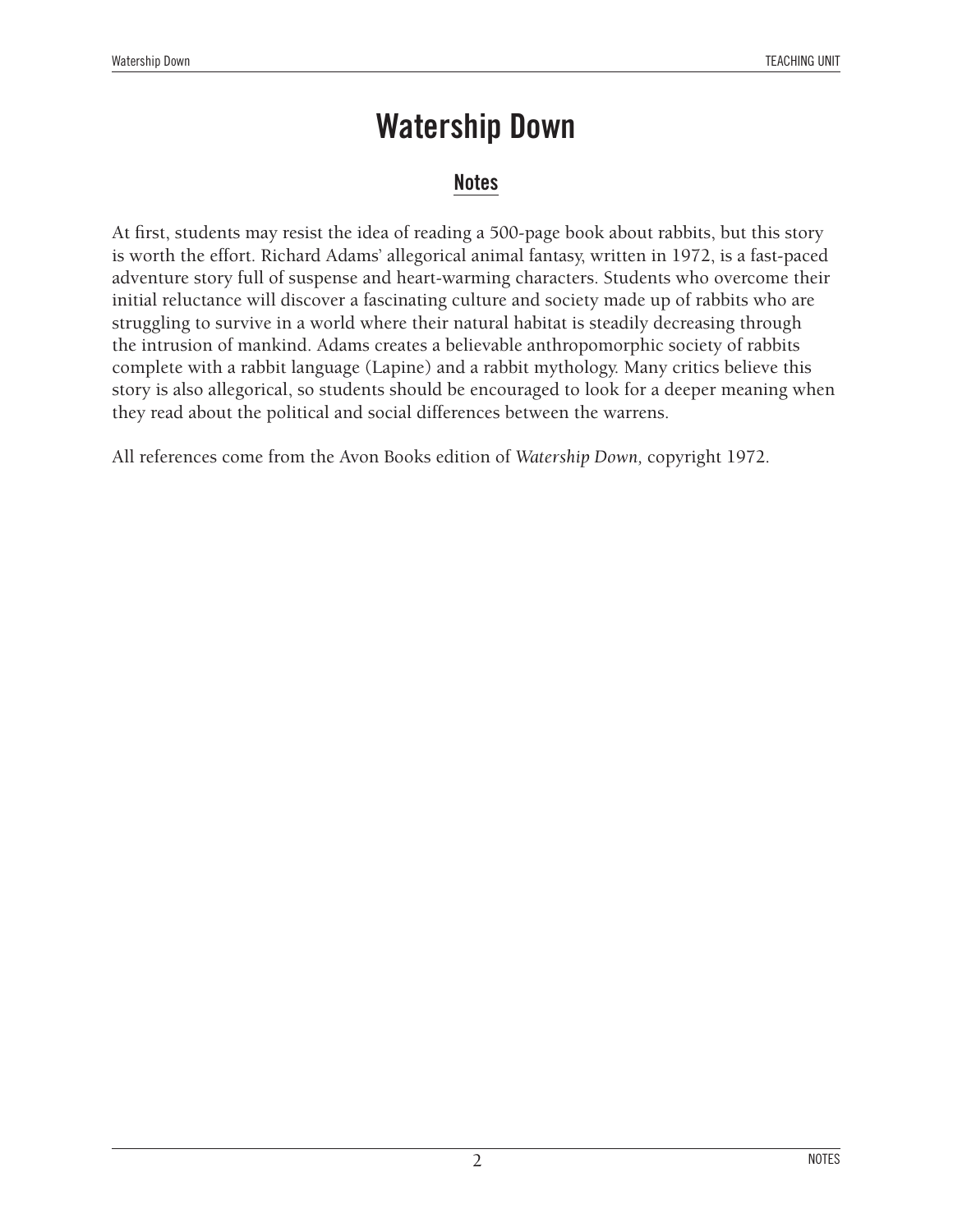### **Objectives**

By the end of this unit, the student will be able to:

- 1. define vocabulary words from the text, including Lapine vocabulary words.
- 2. define and cite examples of the following literary terms in the story: allegory, allusion, foreshadowing, theme, pun, metaphor, simile, anthropomorphism, irony, verisimilitude.
- 3. point out examples of Lapine proverbs in the story and discuss what these proverbs reveal to the reader about the culture.
- 4. discuss the systems of government for the different rabbit warrens in the story; comment on the extent these governments are allegorical representations of human governments.
- 5. discuss the following themes from *Watership Down* concerning relationships of both man and rabbit with nature:
	- Man, like other animals, has natural instincts that should be recognized and developed.
	- Man needs to remain close to nature so as not to does not lose all natural instincts and abilities.
	- Nature must be appreciated and preserved for the benefit of all creatures.
	- Mankind must not destroy nature because to do so is evil and against the will of God.
	- Animals must adapt to survive.
- 6. compare Hazel's leadership abilities with the other Chief Rabbits in the story and cite incidents from the text illustrating that Hazel is a good leader.
- 7. cite incidents from the story to illustrate the following theme: A good leader develops friendly relationships with his or her neighbors.
- 8. point out why Pimpernal's death is ironic.
- 9. discuss the basics of Lapine religious beliefs, including beliefs on the following topics: creation, death, after life, God, providence.
- 10. point out instances of humor in the story.
- 11. discuss the significance of chapter titles.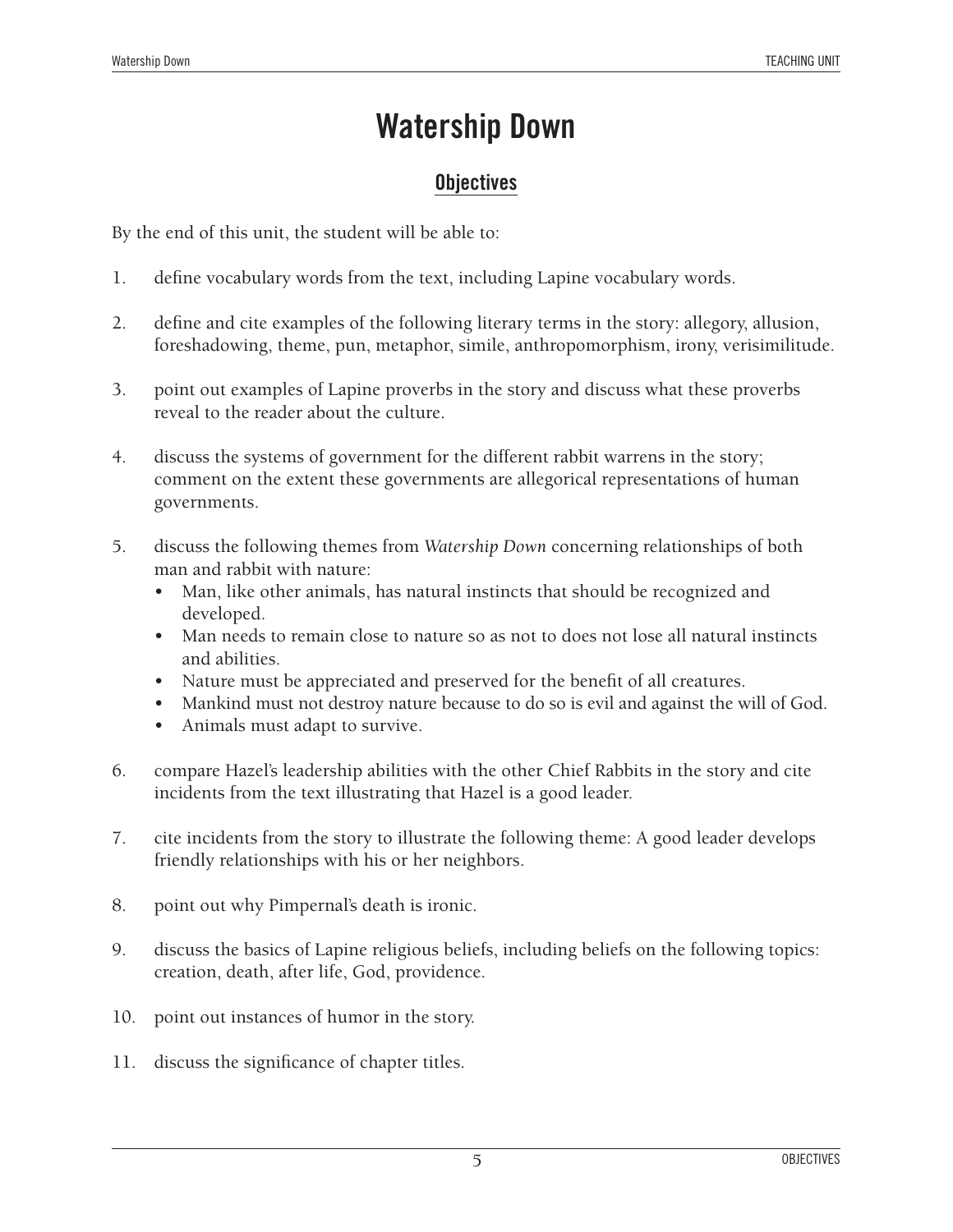### **Questions for Essay and Discussion**

- 1. Define each of the following Lapine vocabulary words and explain why the word is important to the plot of the story:
	- • Flayrah,
	- Frith.
	- **Hraka**
	- • Hrududu
	- Ni-Frith
	- Owsla
	- **Silflay**
	- • Tharn
- 2. Some critics believe that Fiver's visions serve as foreshadowing in the story. Find an example of one of Fiver's visions and discuss how it foreshadows a future event in the story.
- 3. Cite three incidents from the story illustrating the idea that mankind is destroying nature. Cite two incidents from the story illustrating that sometimes man tries to help the animals. Why do you think Adams includes these compassionate incidents in a novel whose overall themes concern man's destruction of nature?
- 4. Some critics believe that General Woundwort brings about his own downfall because of his flawed character. State whether or not you agree with this idea. Cite incidents from the story to support your answer.
- 5. List seven qualities of good leadership that you see in Hazel in order of importance with the quality you believe to be the most important at the top.
- 6. Cite incidents from the story to prove the following statement: A good leader develops friendly relationships with his or her neighbors.
- 7. Who is the Black Rabbit? Why do you think Bigwig insists on hearing the story of the Black Rabbit before the raid on Efrafa?
- 8. Why do you suppose there are so few female characters in the story? If you could talk to the author, what might you say to him on this topic?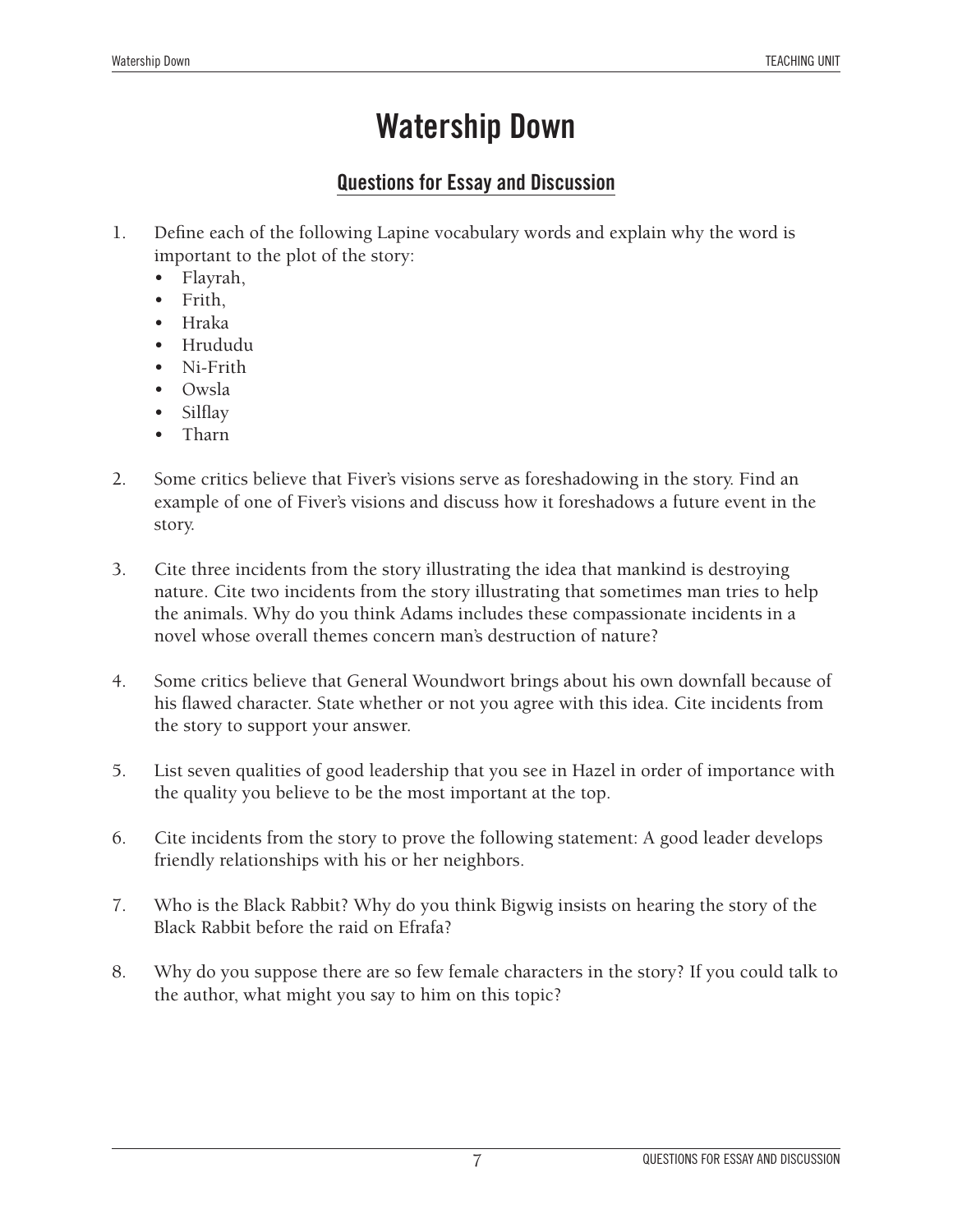### **PART I-The Journey**

### **Chapter 1 - The Notice Board**

#### **VOCABULARY**

creosote - a black oily liquid used as a wood preservative culvert - a drain that passes under a road warren - a rabbit's den

1. Define the following Lapine terms:

#### outskirters

Owsla

- $2.$ Fiver and Hazel are brothers, but they are very different. Describe each rabbit and the ways they are different.
- Where is Fiver when he first alerts Hazel to the impending danger? Who or what do you 3. think is the source of this danger?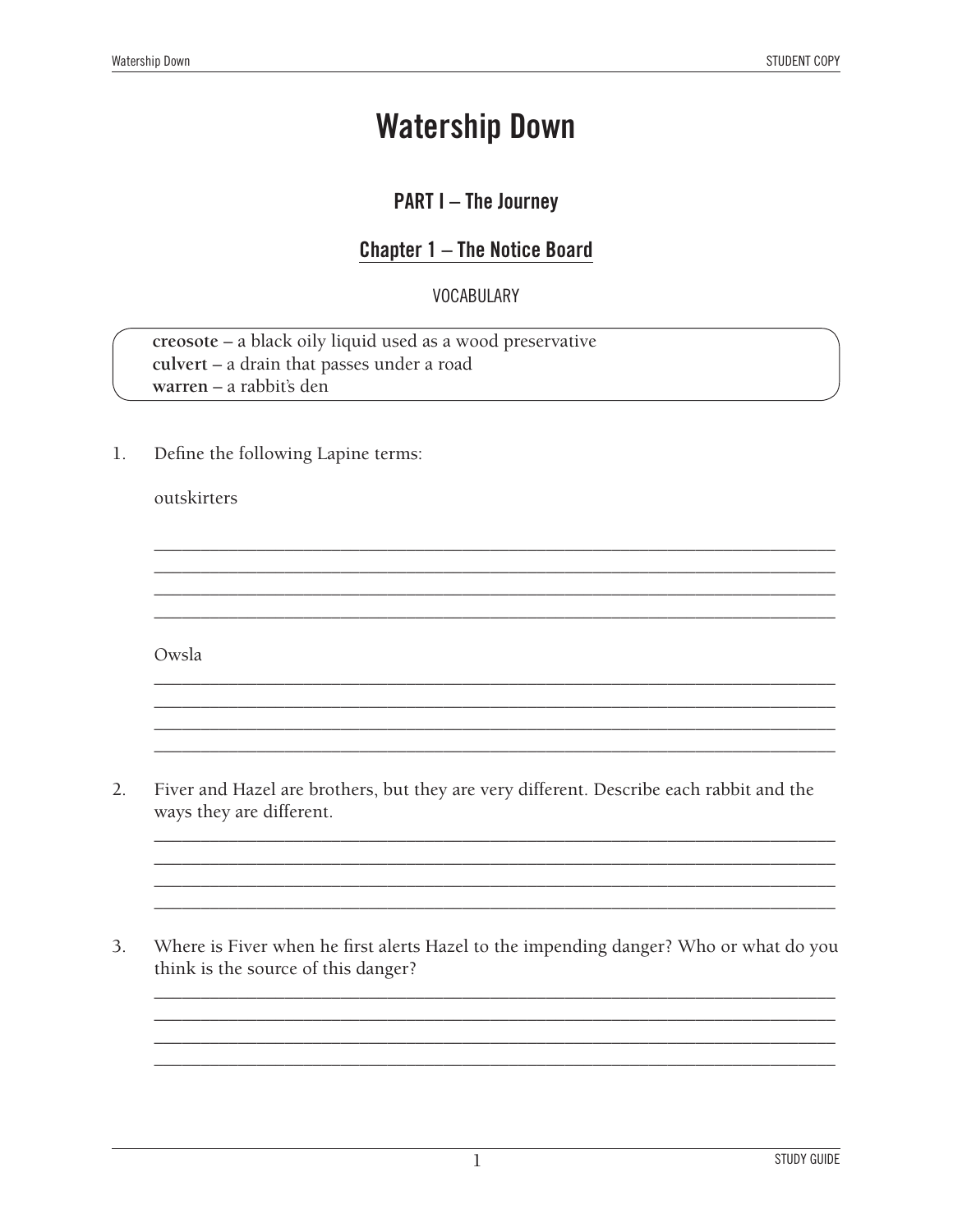#### Chapter 10 - The Road and the Common

**VOCABULARY** 

common - land owned or used by all the inhabitants of an area furtive -stealthy, sneaky

 $1.$ One of the themes in this story is that man needs to remain close to nature so as not to lose instincts and other natural abilities. For example, in Chapter 4, Adams describes the telepathic feeling running though the rabbits that lets them know when to begin a journey. Find the passage in this chapter that describes the way the rabbits live and also supports the above theme.

Why does Hazel tell Fiver, "... I'd rather succeed in doing what we can than fail to do  $2.$ what we can't"?

3. In this novel, Fiver frequently foreshadows future events. What prediction does he make in this chapter?